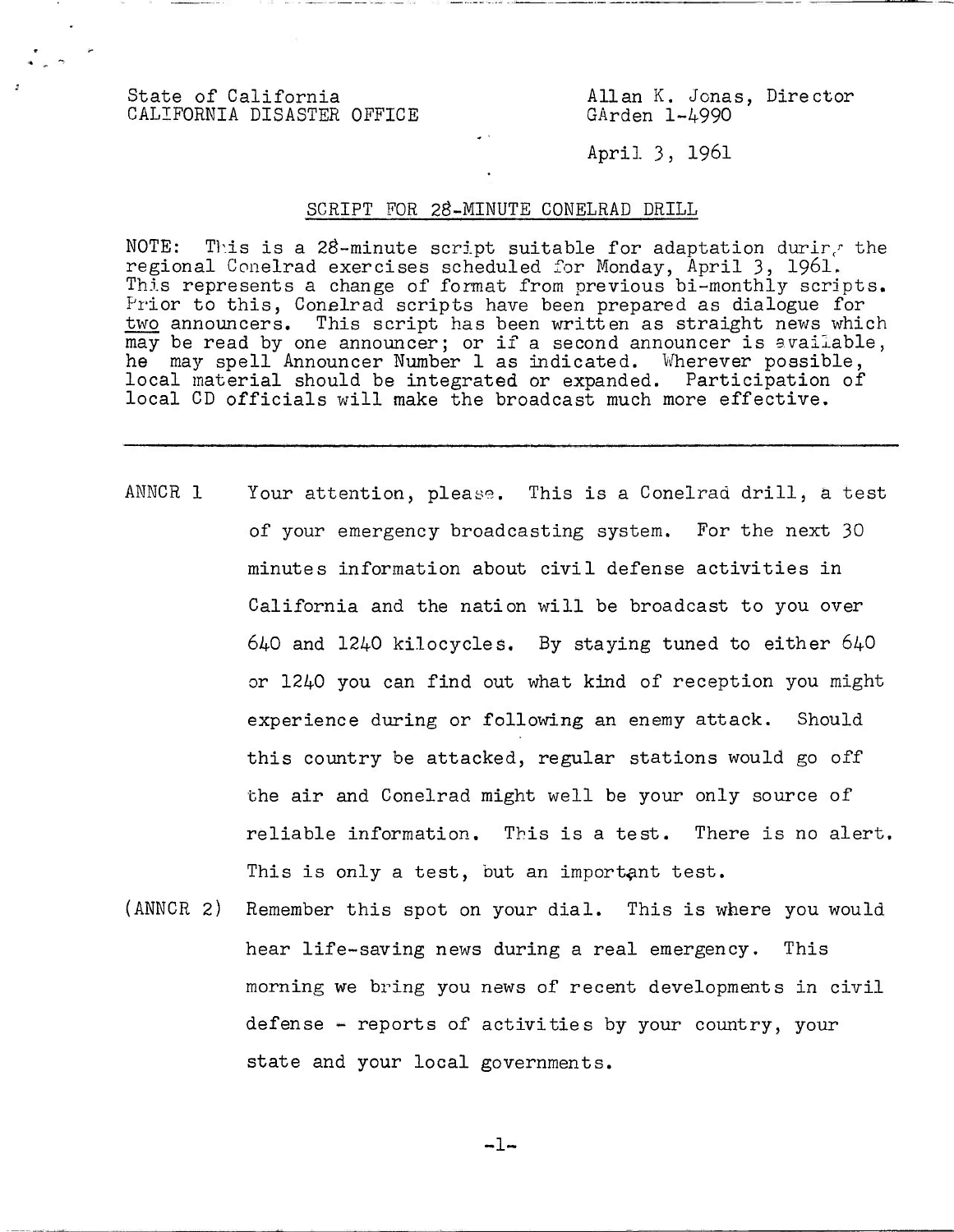- (ANNCR 2) Only continuous planning and training at these three levels contd) can give us--the civilians--maximum protection from enemy weapons. Let's review some of the civil defense activities of the past few weeks that point the way to the kind of realistic preparedness that would help us withstand today's powerful weapons.
- ANNCR 1 Phase I of Operation Alert 1961, a National Civil Defense Exercise, will be conducted this month from April 26 to 30 for the purpose of training key CD personnel. In California, after 48 hours of "readiness buildup" attack and survival activities will be conducted for two days by the California Disaster Office, county, and city jurisdictions. On D-Day, April 28, Conelrad will actually go on the air at 1 p.m. for a half-hour broadcast that will carry messages from top federal, state, and local officials. The Operation Alert exercise in California will terminate at 3 p.m. Saturday, April 29. During the training drill, civil defense services will work under conditions as realistic as practical. Follow-up exercises will be resumed throughout the nation next fall.
- (ANNCR 2) The first public school mass shelter on the West Coast will be constructed in San Diego County. The federal government has proposed a contract for building such a shelter at the Lakeside Farms Elementary School. A protected basement area will include provisions for a decontamination area, an isolation room for sick or injured, toilet rooms and a storage unit for survival

$$
-2-
$$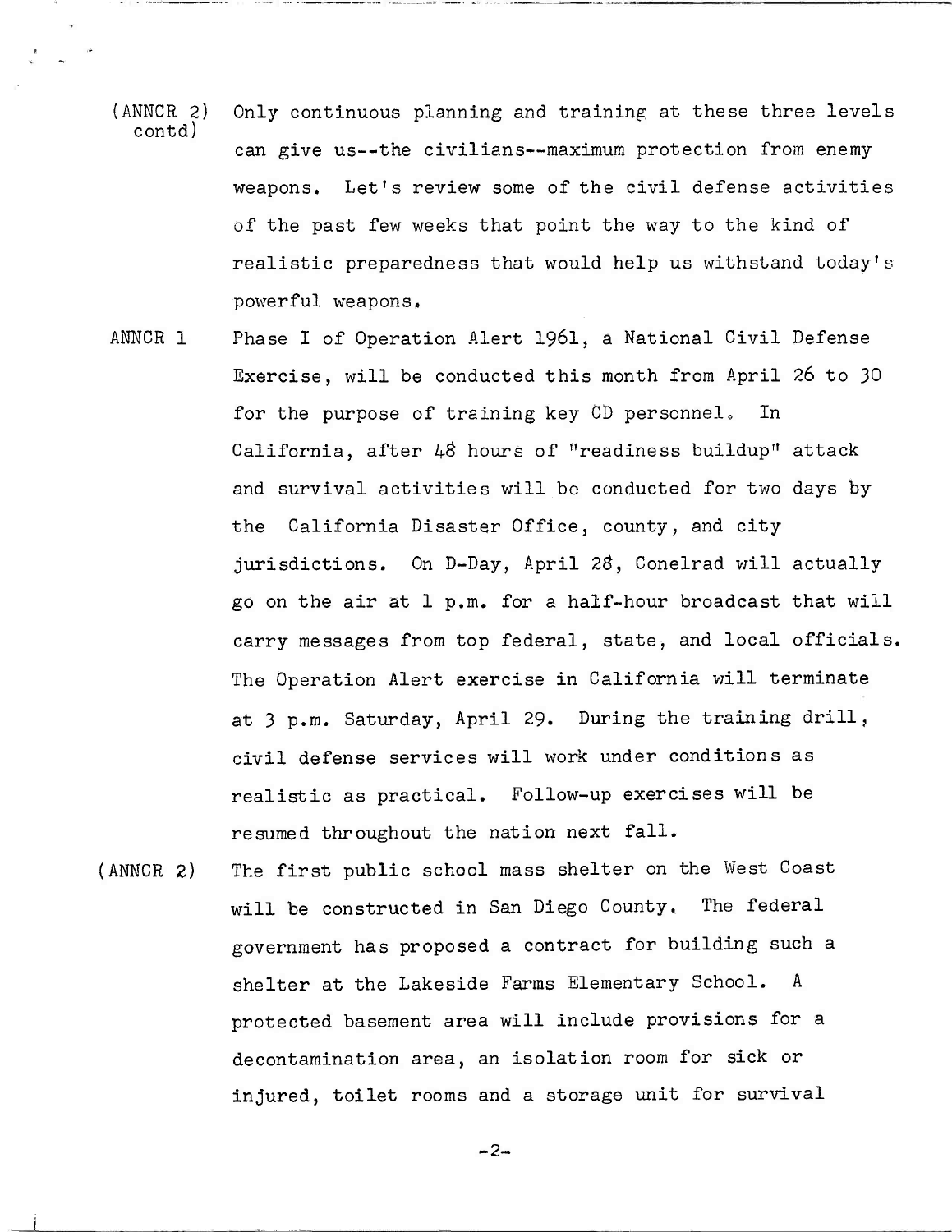contd

## (ANNCR 2) supplies and equipment. (Pause)

In Malibu, what is believed to be the country's strongest and largest blast-proof fallout shelter ever constructed for a family is being built on the property of Bernard Benson. The underground structure, which will be equipped to withstand chemical and biological warfare, will be safe from the most powerful air burst and a 20 megaton ground burst a mile away. The entire inside area, which is 25 feet long and 8 feet in diameter, is lined with one-quarter inch thick steel. Benson, the father of 7 children, will stock the shelter with 500 gallons of water and enough food to feed his family for two weeks.

- ANNCR 1 You are tuned to a Conelrad drill. This morning's test is being conducted through the cooperation of the radio broadcasting industry, the Federal Communications Commision, and the California Disaster Office. This is not an alert. We are testing the facilities that would bring you accurate verified information in the event of an enemy attack. Only on 640 or 1240 kilocycles would you receive reliable reports during such a critical period. The State Civil Defense Office recommends that you have a battery radio on hand in case your local power fails. Extra batteries will give you added insurance of receiving Conelrad-your emergency broadcasting system.
- (ANNCR 2) The Soviet government is far advanced with an intensive program to protect its citizens against nuclear attack,

 $-3-$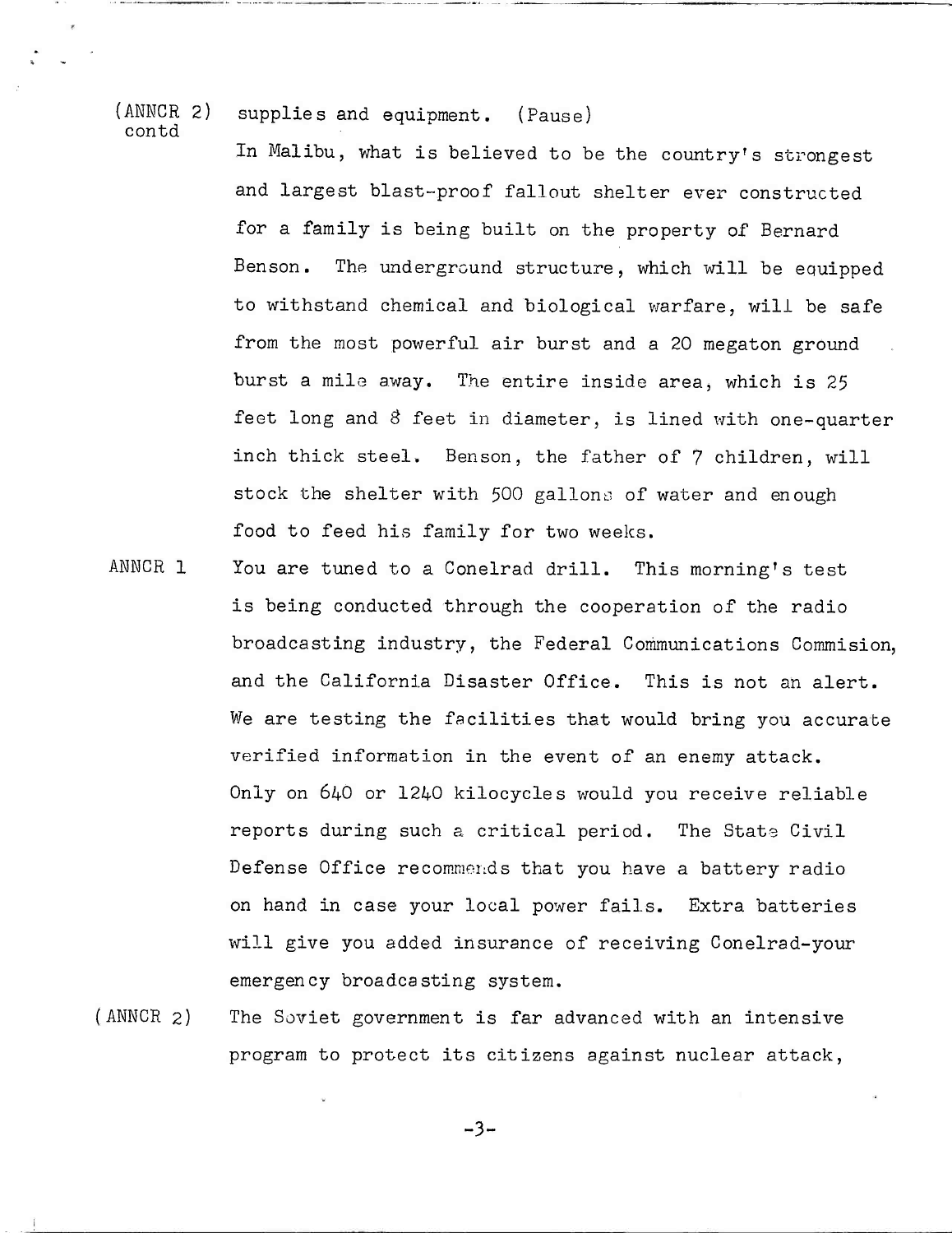according to information presented by the Rand Corporation'; Leon Goure (Goor-ray) at a civil defense conference held at UCLA. Russia's shelter and training programs are expanding steadily on a compulsory basis. All units right down to collective farms and apartment houses are required to organize fire fighters, shelter attendants and first aid workers. Soviet shelter facilities, says Goure, are the most extensive anywhere. Ten percent of the Russian population - 22 million people - have civil defense assignments.

- ANNCR 1 Activities in our own state have reached a new peak in the past few months. Two of the nation's top authorities on thermonuclear war, Dr. Edward Teller and Herman Kahn were featured speakers at legislative briefing sessions held last January. At the first session Dr. Edward Teller emphasized the need for a shelter program. He said California should lead the nation in the preparedness field, because of its prime targets and extended coastline. At the second session, Herman Kahn explained that U. S. State Department policies are closely tied in with civil defense. He urged advance civilian preparations to avoid nuclear conflict and stated that most of his colleagues thought the next war would be won or lost in three days or less.
- (ANNCR 2) During the current session California legislators have reflected an increasing interest in civil defense issues.

 $-l_{+}$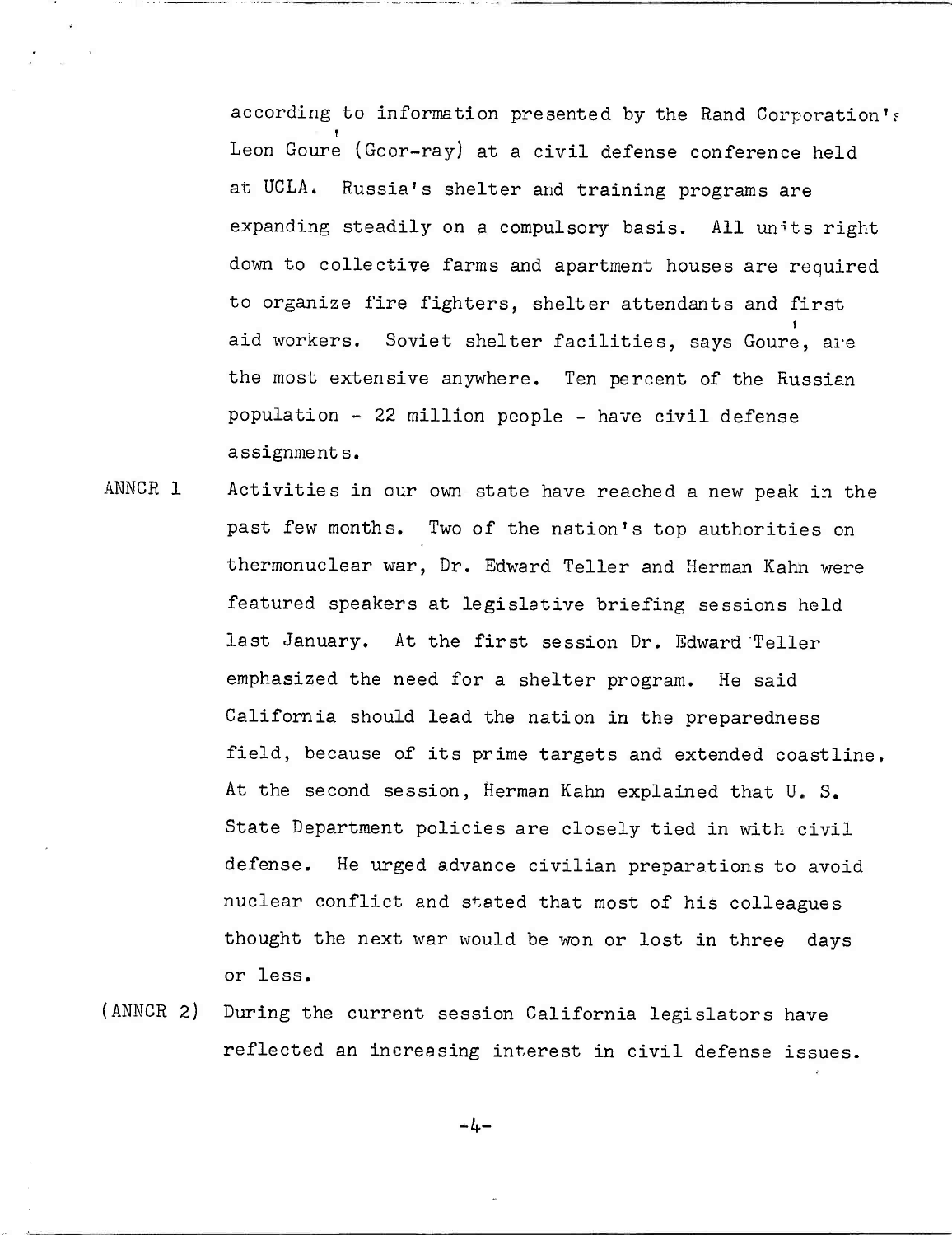- (ANNCR 2) Assemblyman Sheridan Hegland of Costa Mesa is the author contd of a proposed state constitutional amendment to exempt shelters from local property taxation. Said Hegland: "I will follow up this action with a separate piece of legislation for accelerated write-off for state income tax purposes of expenses involved in shelter construction." If adopted, the proposed amendment would permit the County Board of Supervisors to grant exemptions for home shelters that meet specified conditions.
- ANNCR 1 The report of Governor Brown's State Shelter Study Committee has received wide circulation since it was presented. The committee points out that there are only two known methods of protection against any weapon, distance and shielding. Their conclusion is that the dual-purpose community type shelter, located at such sites as elementary and secondary schools, would provide the greatest protection for the least expenditure. The committee has also recommended that consideration be given to tax exemption for shelters, modifications of building codes that are inconsistent with fallout protection, and surveys of existing shelter.
- (ANNCR 2) This is a Conelrad drill. Not an alert. We want you to become familiar with the 640 and 1240 spots on your dial. If we are ever attacked by an enemy nation, you will receive a warning from your local government  $-$  and Conelrad will go into effect to bring you life-saving information over your home or car radio. This morning's

 $-5-$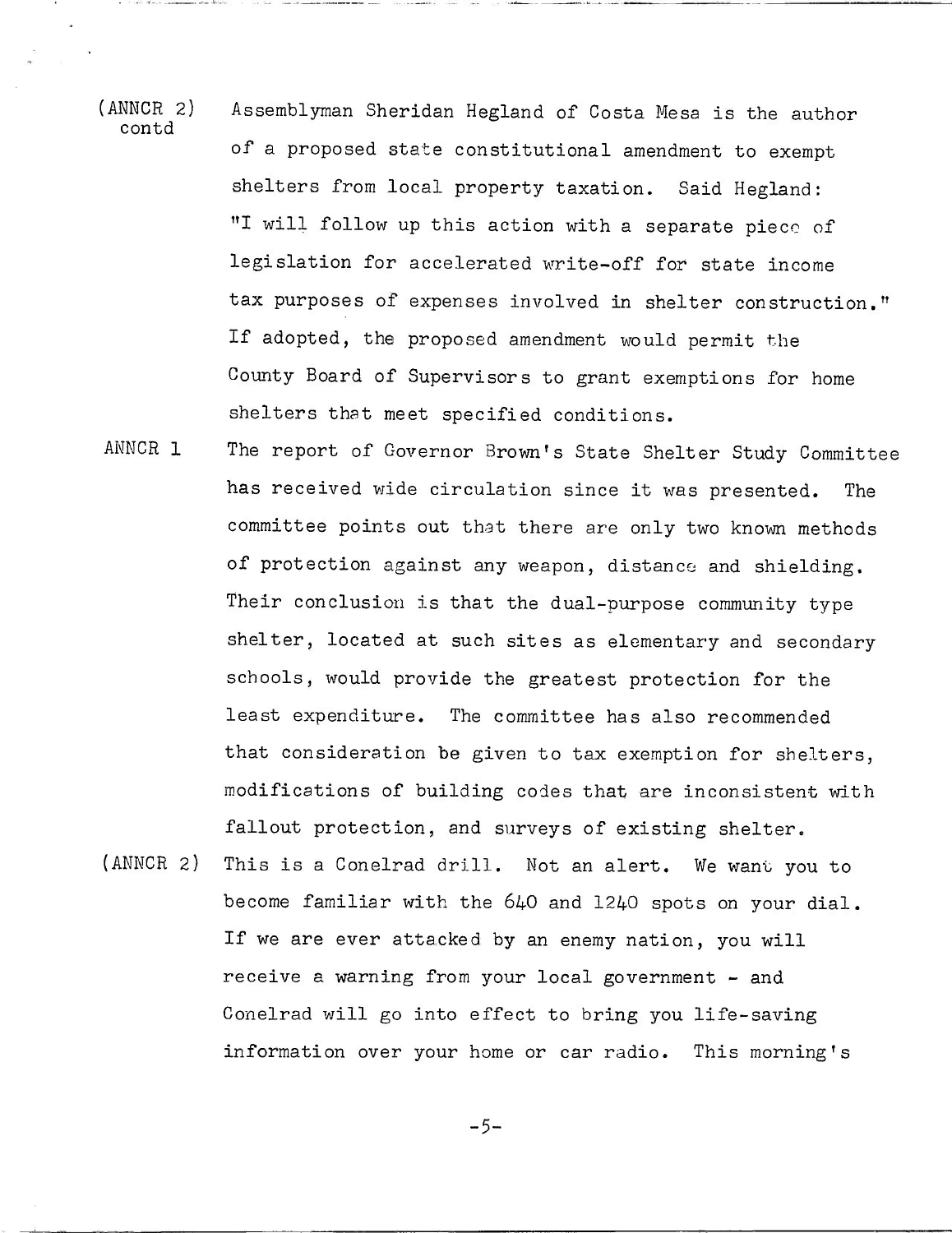- (ANNCR 2) broadcast is a test not an alert. During this half-hour contd drill we are bringing you reports of state and national civil defense activities. The California Disaster Office has several informational pamphlets that are available free of charge. If you wish to know what pamphlets are available simply write to Conelrad, Box 110, Sacramento for the "Pamphlet List," That's Conelrad, Box 110, Sacramento, for free civil defense information.
- ANNCR 1 At the request of Governor Brown, every state-owned vehicle in California will carry a survival checklist posted on the windshield. The Governor stressed the need for every state agency to assume disaster responsibilities (pause) Sacramento Headquarters of the California Disaster Office reports that a Los Angeles newspaper article detailing the effects of a nuclear attack on Los Angeles has prompted more than 500 requests for shelter plans. As a result of the civil defense spread, which ran Sunday, March 12, many persons in the metropolitan area have volunteered for civil defense assignments and more than 1300 cards and letters have been received at the Los Angeles City CD Office.
- (ANNCR 2) The Medical and Health Division of the State Disaster Office has made arrangements whereby patients of Napa State Hospital could be evacuated to the college at Angwin in the event of a local emergency. The state hospital would then be converted to a tremendous medical care center, providing beds for approximately 5300 casualties, brought in from the Bay Area. (pause)

-6-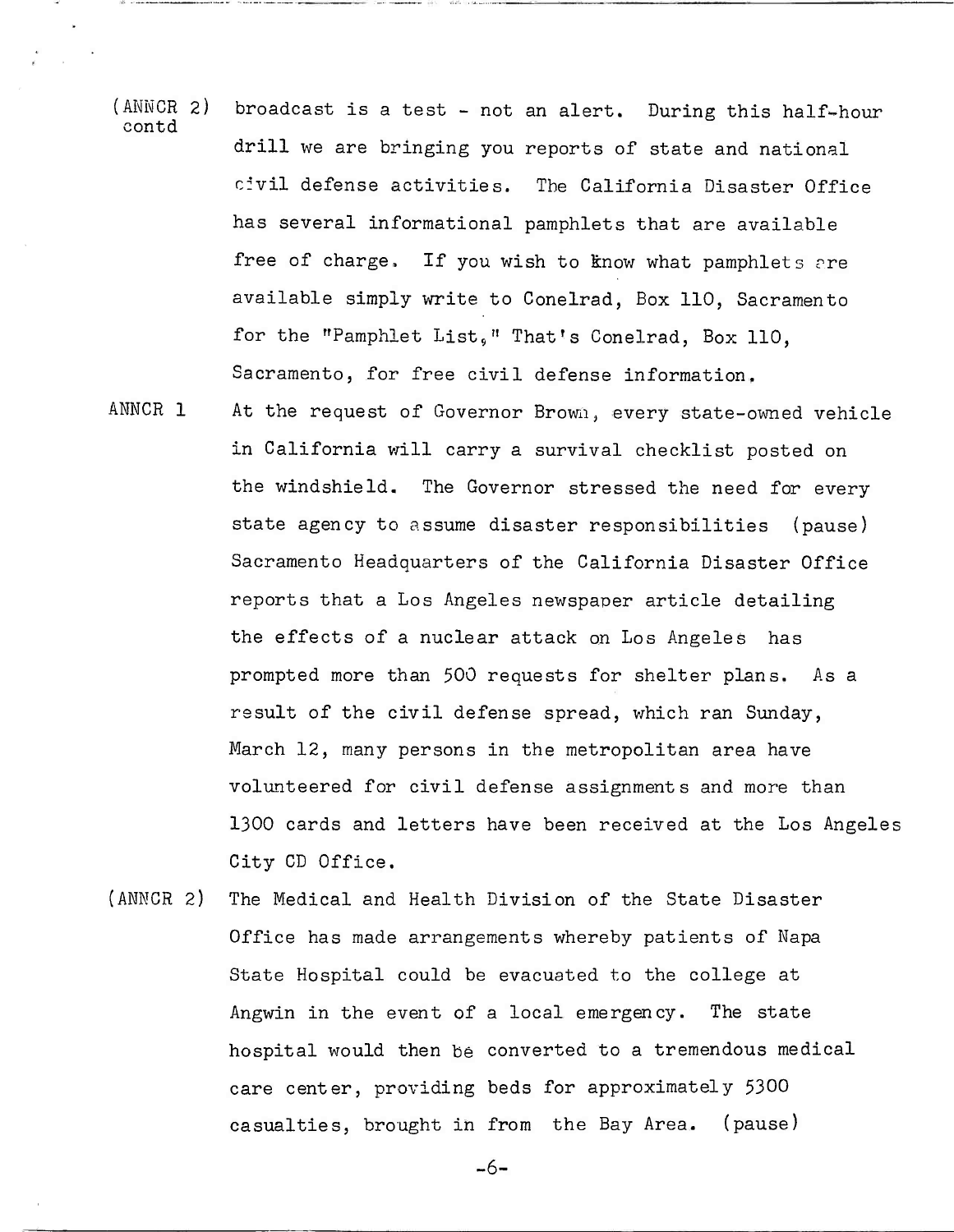- (ANNCR 2) Radiological defense specialists in California have contd distributed more than 600 radiation meter kits to schools, hospitals, and departments in city and county government since January 1. At the present time there are positioned throughout the state more than 10,000 instruments that can be used to detect dangerous radioactivity in case of a nuclear attack. Some 25,000 persons in California have been trained to use these instruments.
- ANNCR 1 News of city and county civil defense measures reveals an upswing in shelter activities all over America. In Burbank 300 persons gathered to dedicate the new city hall annex, a \$920,000 structure that includes an underground emergency operating center. The civil defense facility, built to withstand both blast and fallout, is the first maximum protection structure cf its kind in the nation. Allan K. Jonas, Director of the California Disaster Office, commended Burbank on providing leadership in national security since 1945. (PAUSE) The Orange County Civil Defense Office recently conducted a survey to find out how many building permits for fallout shelters have been issued in Orange County. A contract for a shelter survey in Los Angeles has been signed by the federal government. The survey will determine the protection factors of existing structures and costs of modifying facilities to increase shielding from fallout.
- (ANNCR 2) This is a Conelrad drill not an alert. If you have just tuned in, we are testing the effectiveness of your

$$
-7-
$$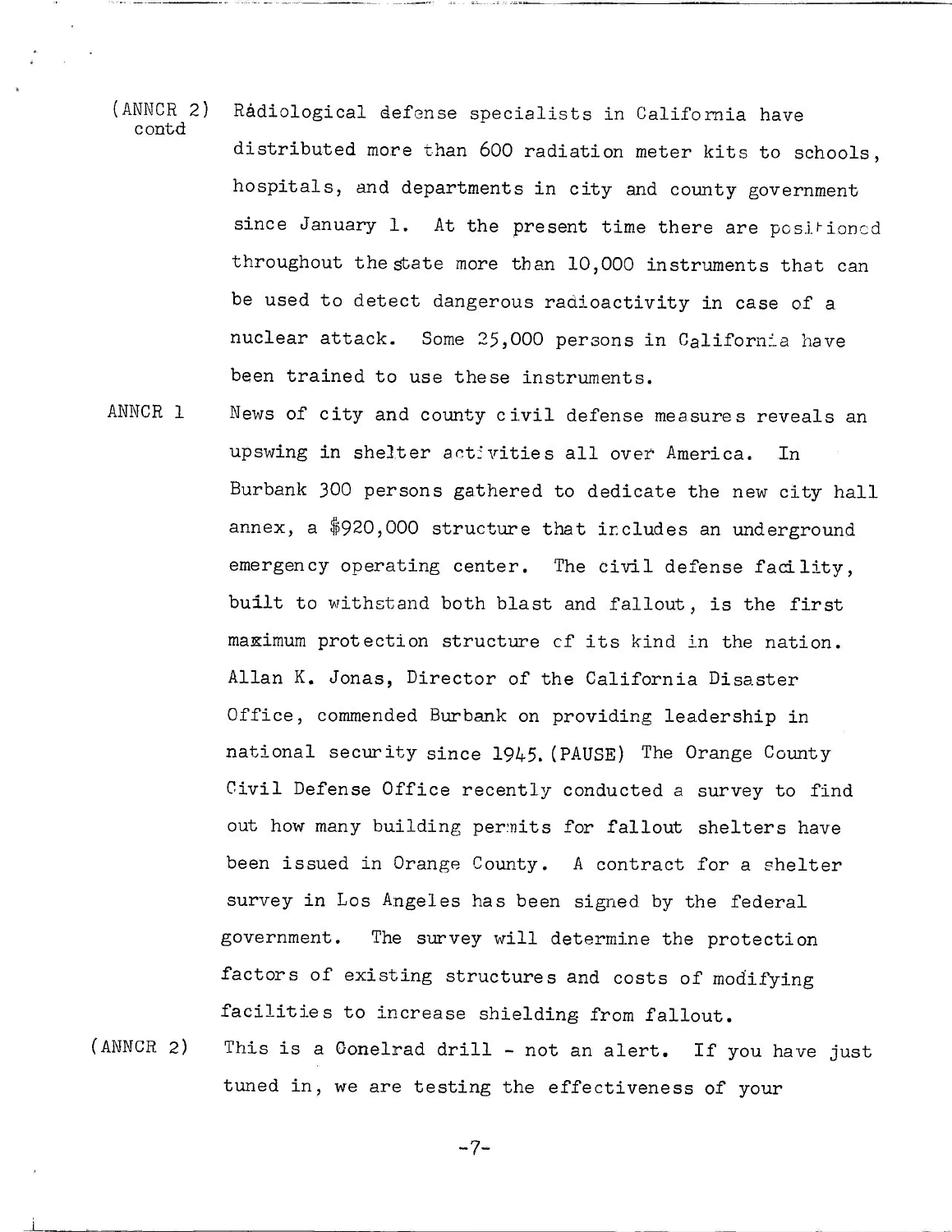- (ANNCR 2) emergency broadcasting frequencies. If you can hear this c ont d broadcast now, you should have no trouble in getting vital information at this spot on your dial during a real crisis. This is a Conelrad drill. Stay tuned to either 640 or 1240 to check your reception. You should be able to hear better on one of the two civil defense frequencies. Try them both now -- and determine which is best in your area.
- ANNCR 1 In Thousand Oaks, California, fallout shelters are the newest built-ins to be offered by a California home contractor. Each of \$50 new homes in the area will have <sup>a</sup> shelter under every garage. These concrete-lined shelters have provision for air purification, emergency water and connection to electrical wiring and radio antenna. Another 400 -home development in the Malibu area will provide buyers with the same protection.
- (ANNCR 2) In Artesia, New Mexico, two new schools are being built to provide shelter from radioactive fallout. The first school to be constructed entirely underground, will hold the town's entire elementary school population of 2300 pupils for two full weeks. The other school is windowless and will feature an underground addition. The extra cost entailed by building the school underground will be paid for by the Office of Civil and Defense Mobilization. (PAUSE Los Angeles County Board of Supervisors recently moved to request a 2 million dollar appropriation to build shelters in the new Los Angeles Civic Center from federal civil defense authorities. In a unanimous vote, the board

 $-8-$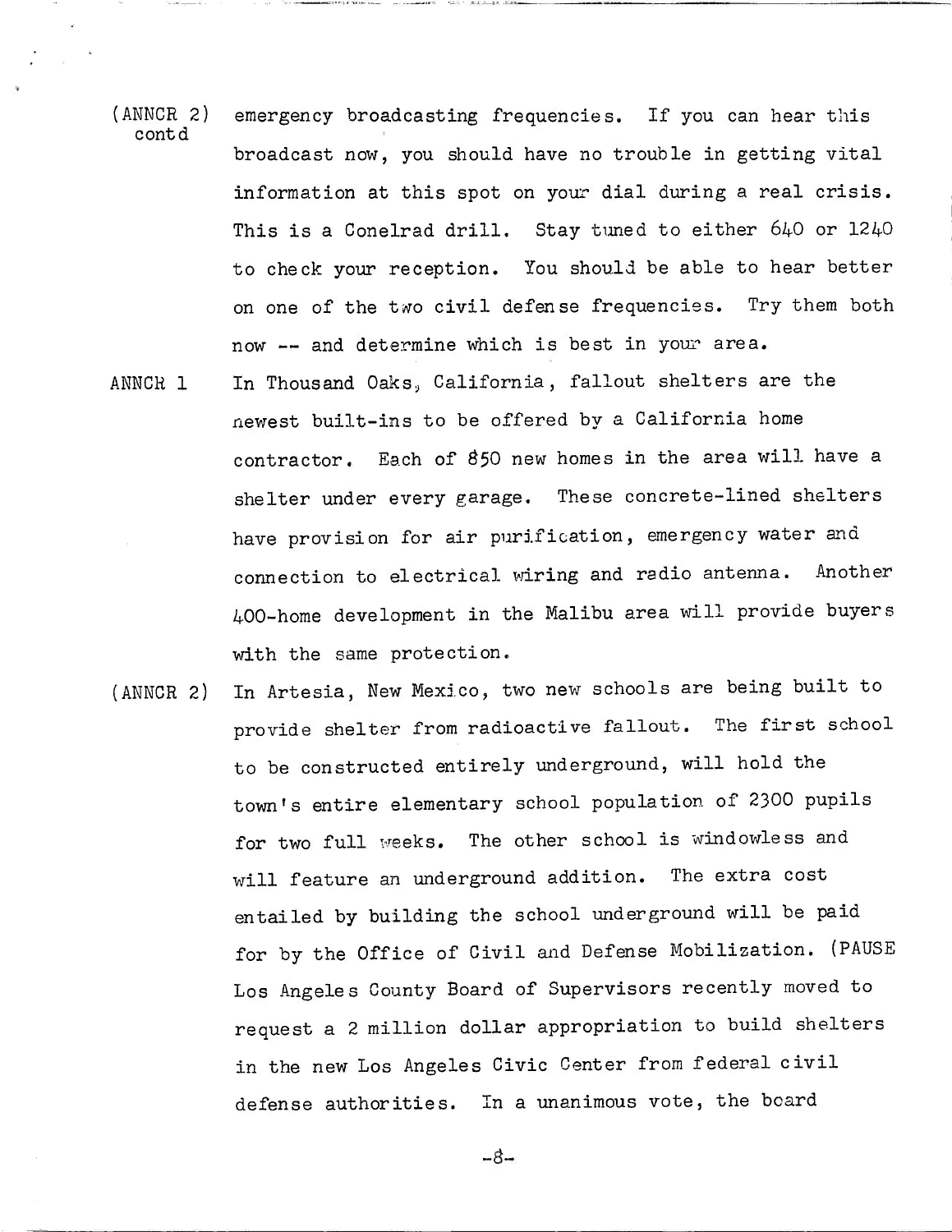- (ANNCR 2) instructed the county's chief administrative officer to c ont d request funds for adequate civil defense facilities to be included in underground parking areas in the Civic Center.
- ANNCR 1 Science has made a number of new contributions to the civil defense effort. In Oak Ridge, Tennessee, a tiny device for use in the detection of radioactivity was recently introduced. About the size of a fountain pen, the instrument emits a warning tone and flashes a light in the presence of deadly gamma radiation. It is small enough to be carried in a coat pocket. A company in Cincinnati, Ohio, has developed a radiological instrument set for home use. Each set contains a personal dosimeter and rate meter plus a charger for both. Cost of the set is around 520.
- (ANNCR 2) In the interes t of better home warning, the Office of Civil and Defen se Mobilization has completed a six-year study of NEAR, the abbreviation for National Emergency Alarm Repeater. The signal receiver is a small metal unit about the size of three packs of cigarettes. It can be plugged into any 110volt electrical outlet, and the receiver will cost between 5 and 10 dollars. The alarm will be activated over regular electric power lines by special generators to be installed by the power company. One minute is all it takes to send an alarm throughout the nation. The NEAR receivers are not yet for sale, but they will be manufactured in quantity when the utility companies are prepared to put the system into effect.

-9-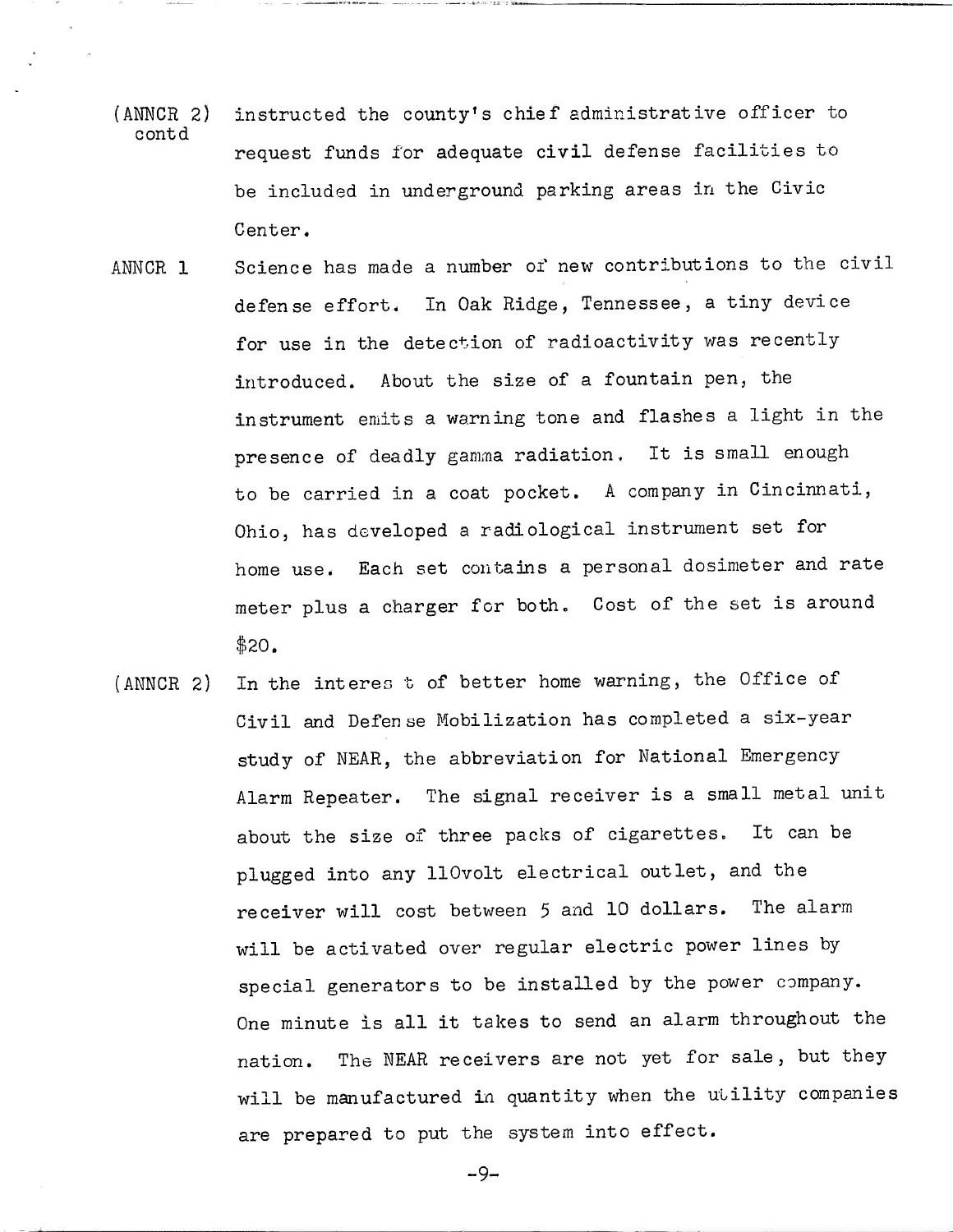- ANNCR 1 An announcement from Geneva states that the fourth International Civil Defense Conference will be held there this fall. The general theme for the meeting of CD representatives from all over the world will be international collaboration between civil defense agencies. The question of communications and regular methods of getting information to the public are the first items on the agenda. It was pointed out in the Geneva dispatch that uncertainty is the main cause of anxiety and panic. (ANNCR 2) A nationwide program was launched last month by the federal Office of Civil and Defense Mobilization to teach civil defense techniques to members of more than 110,000 rural youth organizations. Special information kits will be provided for members of such groups as 4-H, Future Farmers of America and Future Homemakers of America. Though the program is intended primarily for rural youth, it may be used effectively by boys and girls in metropolitan areas. Special projects slated for young participants include planning the family fallout shelter, farm protection and helping friends plan shelters.
- ANNCR 1 Frank B. Ellis, New Orleans attorney, has been named director of the Office of Civil and Defense Mobilization by President Kennedy. He succeeds Leo A. Hoegh, who served in the same post in the Eisenhower administration. At the request of the President, Ellis has already begun his review of OCDM structure and functions by consultations with civil defense officials from all over the country.

 $-10-$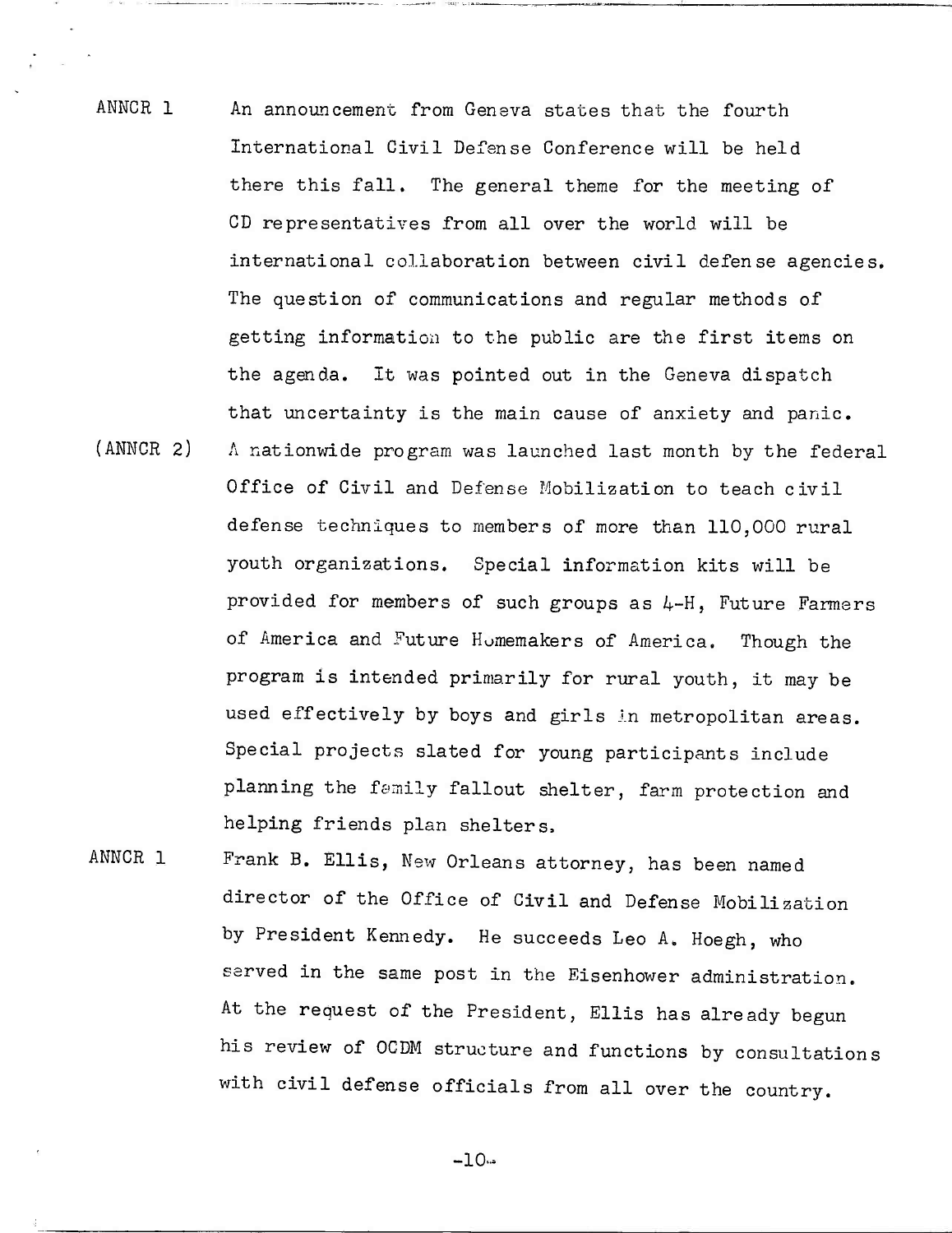- ANNCR 1 In making the appointment, Kennedy stressed the need for contd civil defense and its vital importance to national security. (ANNCR 2) Shortly after the first of the year, the Office of Civil and Defense Mobilization announced the formation of a National Women's Advisory Committee. Its purpose is to assist the Deputy Director of Women's Activities in determining the role of women in civil defense. Membership includes the national presidents of leading women's organizations throughout the country. Their immediate concern will be with ways to encourage participation of women in civil defense and an effective training program to utilize the special capabilities of the homemaker. The new state advisory council, under the supervision of Mrs.
	- Caroline Barrick, has been organized to plan a women's civil defense program for California.
- ANNCR 1 You are listening to a Conelrad drill. This is not an alert. By learning more about Conelrad and checking your reception through these bi-monthly tests, you can determine how clearly you might hear the life-saving information that would be broadcast over 640 or 1240 kilocycles if an enemy should strike. Conelrad is an abbreviation for Control of Electromagnetic Radiations. The system was devised through the mutual cooperation of the broadcasting industry and the United States government. Conelrad provides a means of getting reliable information to you without giving electronic navigational aid to enemy bombers or missiles. This is a test of the Conelrad system. I repeat - this is a test.

-11-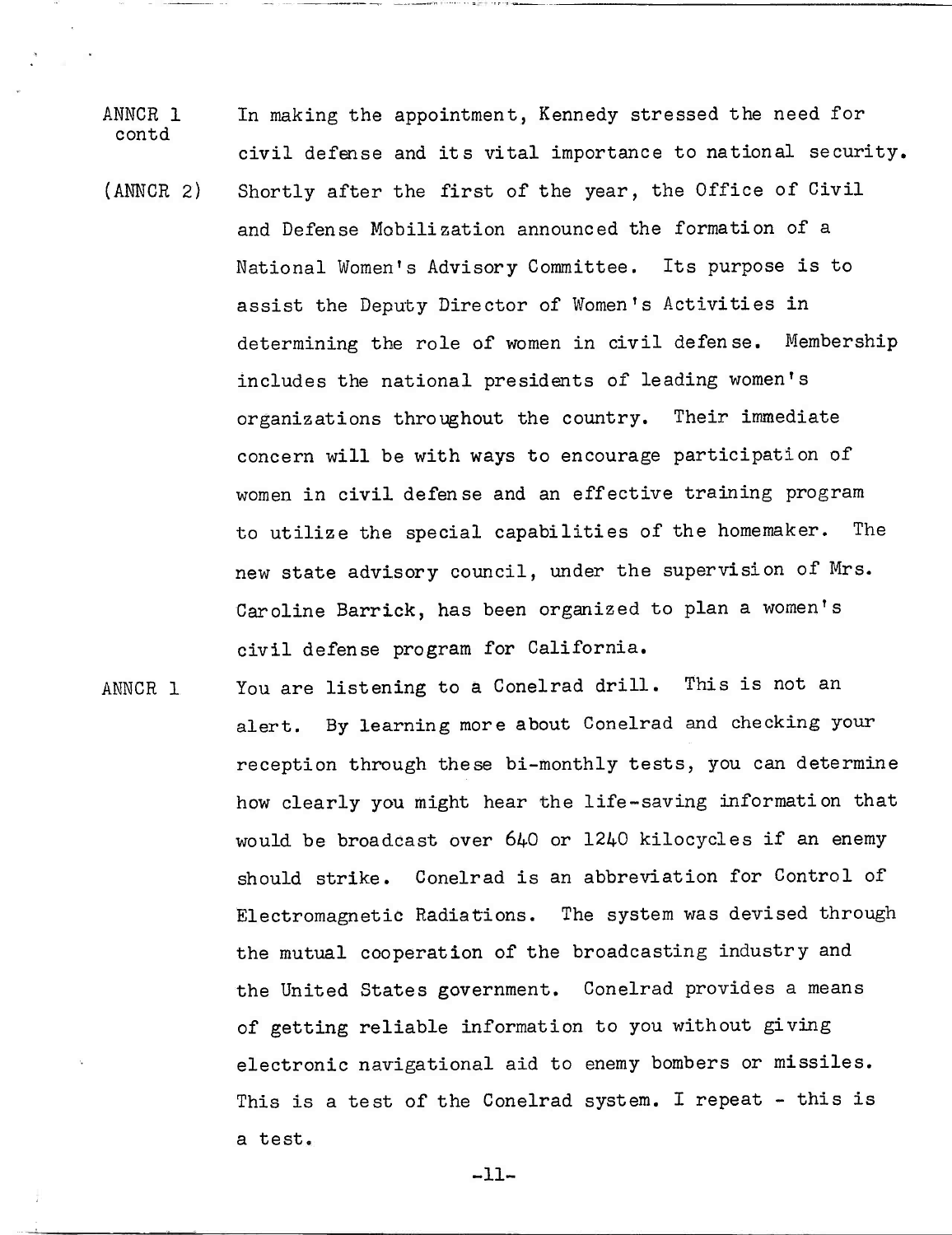(ANNCR 2) If you would like special free information that will help you plan your own survival program - information about fallout, shelters or survival supplies - write to Conelrad, Box 110, Sacramento, California. All types of civil defense literature are available if you will simply write to Conelrad, Box 110, Sacramento, or contact your local CD office (PAUSE)

> Another protective device under study by OCDM is a low-cost gas mask. It is intended to complement the nationwide shelter program, not replace it. The masks would provide protection from chemical and biological warfare agents for persons who do not have ready access to a shelter or who must leave shelters for any reason. (PAUSE) Two scientific research projects co-sponsored by OCDM have yielded valuable information for civil defense planners. One project, in which OCDM participated with the U.S. Army Corps of Engineers, showed that well-water contaminated by radioactive material can be purified with standard U.S. Army equipment. A second project led to a mathematical method for computing the levels of radioactive fallout protection. The over-all coordination of this research was performed by a National Academy of Science Subcommittee on Radiation Shielding.

ANNCR 1 Industry is also taking steps to protect its personnel from hazards of fallout. In Manchester, New Hampshire, it has been reported that a building supply corporation in that city will be the first firm in the state to provide

-12-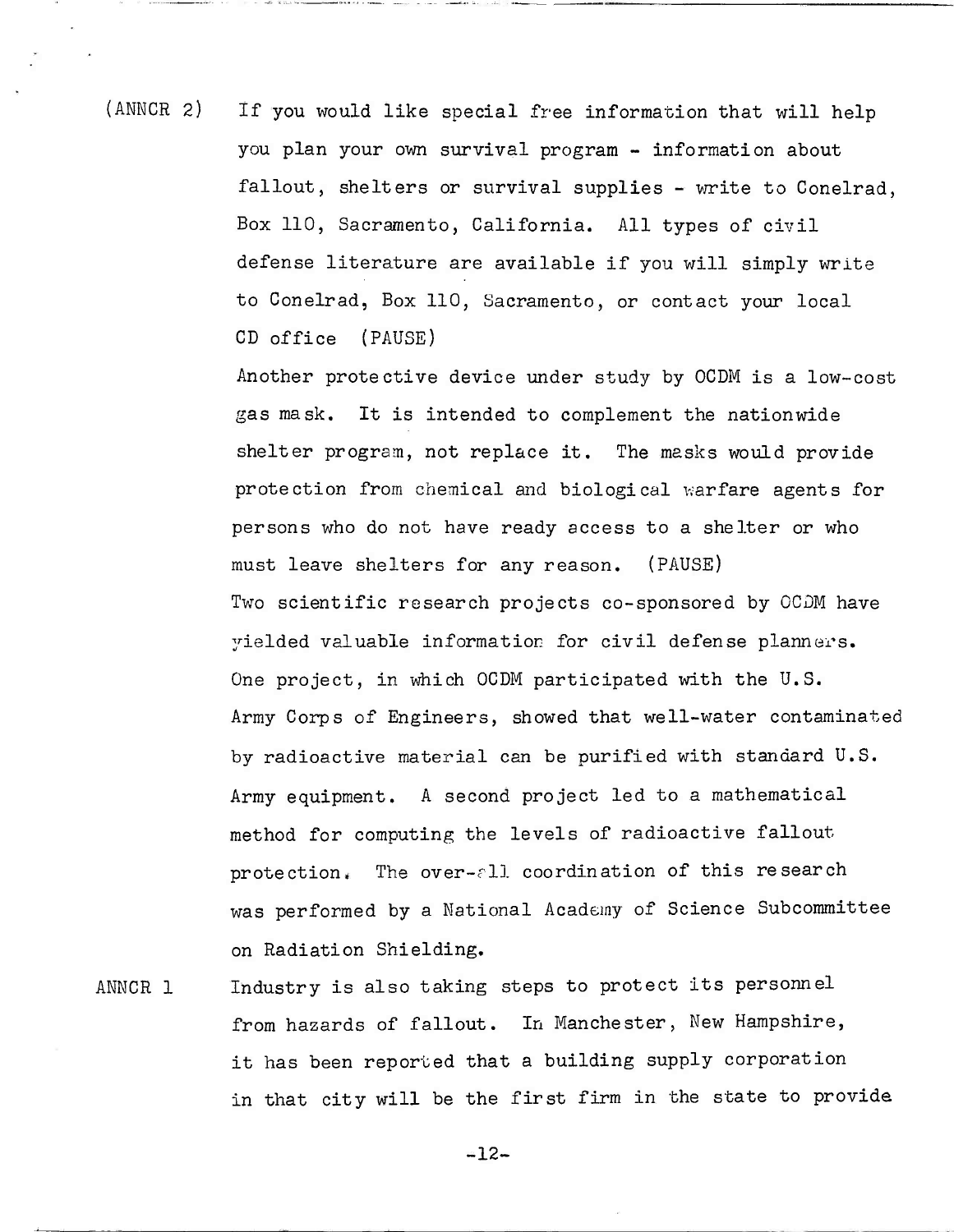ANNCR 1 contd

a fallout shelter for its employees. The working area of the 80,000 square foot plant will be constructed of translucent panels, but the building will include a shelter area built to meet federal specifications. (PAUSE) In Seattle, Washington, the first shelter of its type to be incorporated in a highway structure is being designed by a firm of consulting engineers. The community shelter, big enough to hold 200 persons, will be built under a boulevard overpass. Financed by federal funds, it will cost approximately \$60,000. (PAUSE)

In Colorado Springs, city officials report that they plan to build an emergency operating center to insure continuity of government in the event of nuclear attack. Mayor William C. Henderson, who visited the protected facilities at Burbank's recently completed City Hall Annex, said his city - like Burbank - plans to use the shelter for the routine daily work of the police department -- to give the taxpayer more for his money.

(ANNCR 2) You are listening to a Conelrad drill - not an alert. This is the spot on your dial that will bring you instructions to help you survive an enemy attack. (PAUSE) A manufacturer of automotive filters will distribute transistor radios with Conelrad bands 640 and 1240 boldly marked to about 150,000 gasoline stations in the U.S. Everyone should be aware of these frequency numbers and the important role Conelrad will play if a national emergency requires that regular stations go off the air.

-13-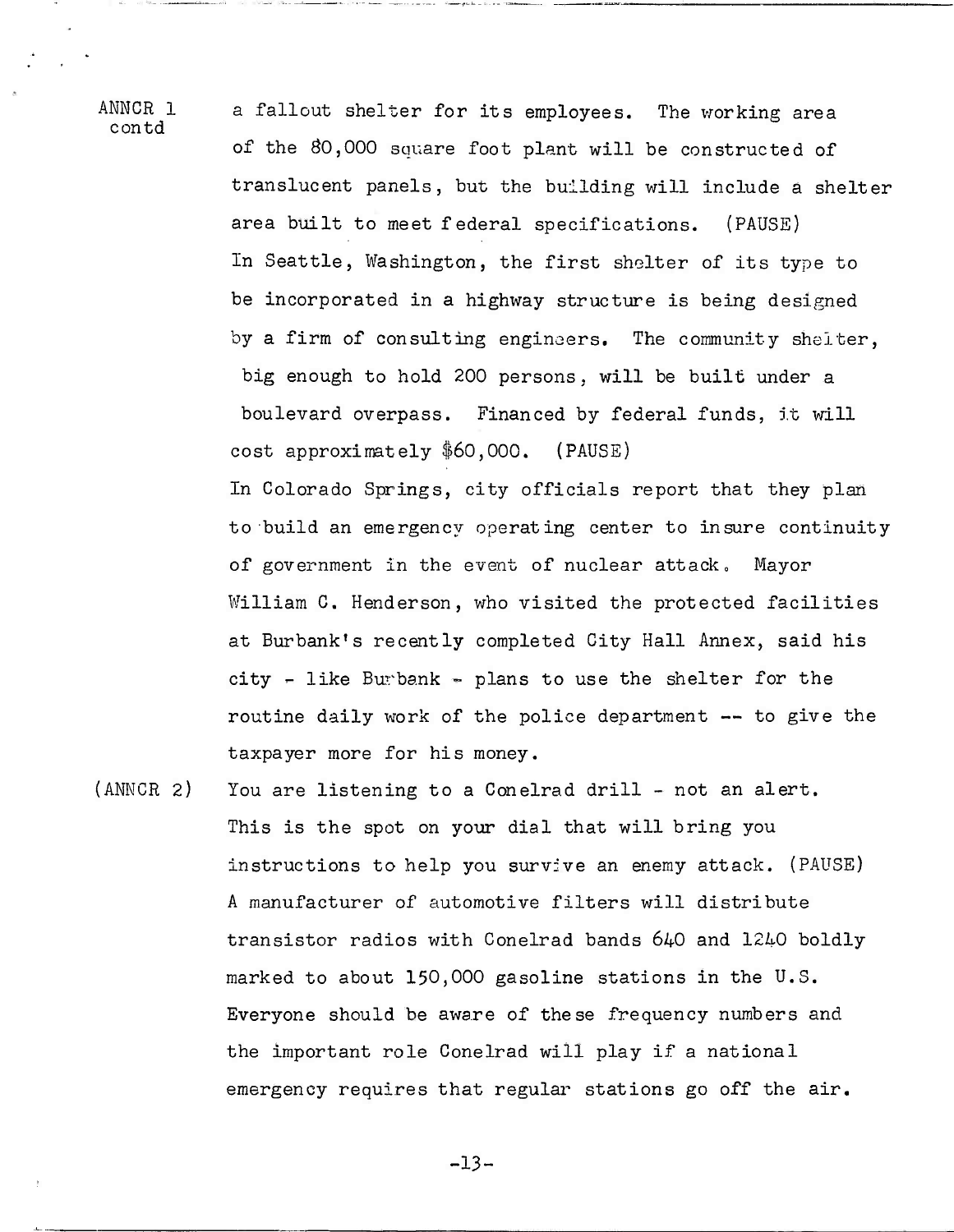- (ANNCR 2) Conelrad tests like this one are the only realistic way c ont d to check emergency broadcasting capabilities every two months. Remember that there are two frequencies - 640 and 1240. If your reception is poor on one spot, try tuning to the other. This is not an alert of any kind. It is <sup>a</sup> regular drill to test Conelrad reception. This morning our broadcast is devoted to current civil defense activities all over the nation.
- ANNCR 1 The State of Rhode Island is concerned with shelter tax exemptions because of its proximity to target areas and its density of population. Under a bill introduced in the General Assembly, individuals who construct shelters which comply with local zoning and building ordinances would be eligible for real estate tax exemption. At present Rhode Island has shelters in its State House which would accommodate 300 persons during a nuclear emergency (PAUSE) Training programs in many key areas throughout the country have been accelerated. In California, James D. Hall of the Bureau of Adult Education has announced that 166 certified teachers in this state are being trained as instructors in civil defense. As soon as these teachers qualify to teach preparedness courses, some 500 classes will be conducted in California. (PAUSE) Enrollment in radiological defense classes has climbed, particularly in Los Angeles County, San Francisco, and in some parts of the central valley. (PAUSE)

 $-14-$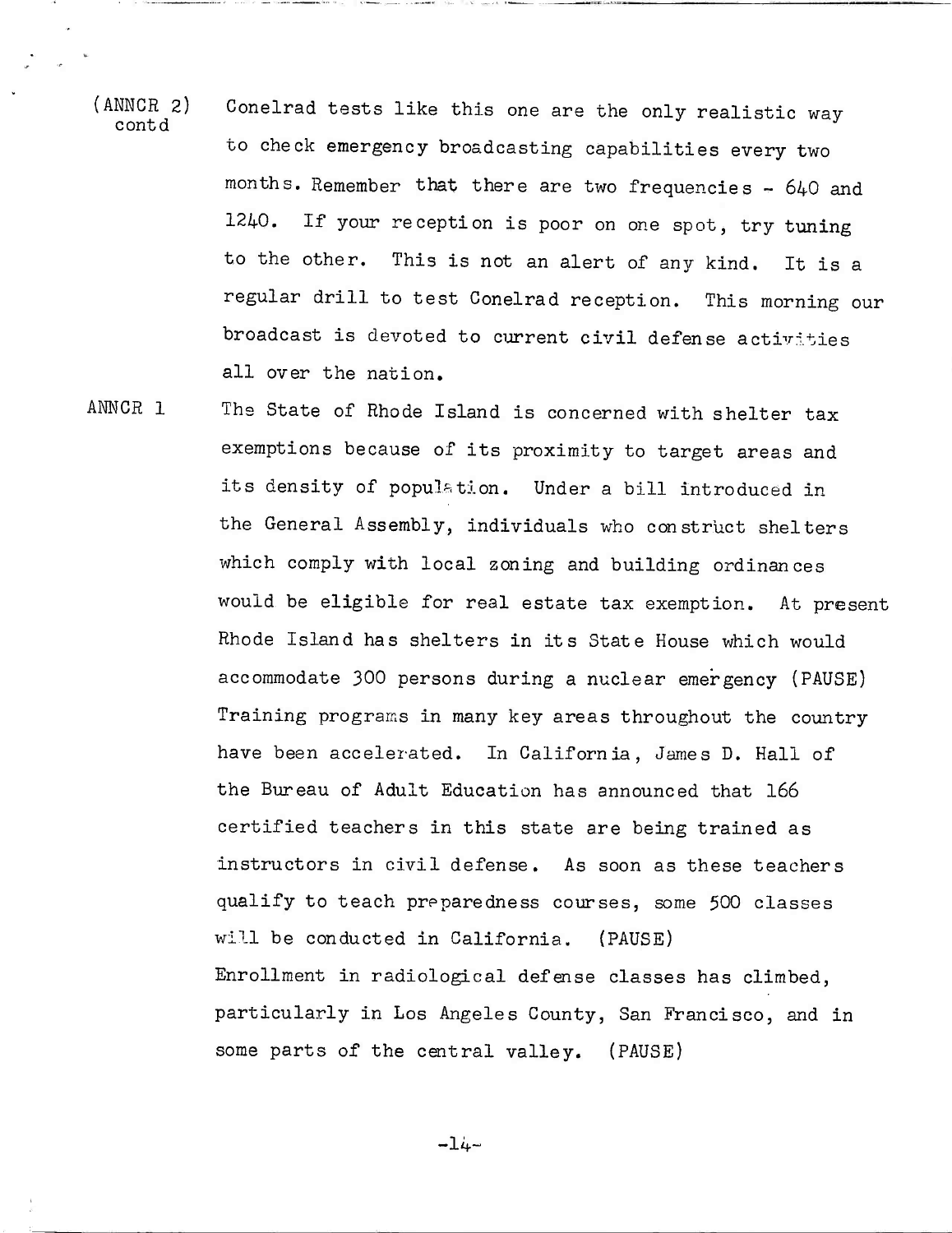- ANNCR 1 In Alameda, a series of 18 special CD courses are being contd given this spring at the Western Instructor Training Center. Aimed primarily at instructors, the courses cover such topics as radiological monitoring, emergency operations, shelter survey techniques and rural civil defense.
- ANNCR 1 (ANNCR 2) In Hutchinson, Kansas, a ready-made shelter has been noted by OCDM. A cavern in the workings of a salt company in that locality provides more than triple the area of the Pentagon - 50 million cubic feet of space altogether. First steps have already been taken to convert this underground space into a national safety deposit vault. The huge chamber is the result of 37 years of digging rock salt out of a vein more than 400 feet beneath the surface of the earth. Fallbrook, California will open its new prototype family shelter on April 10. The underground concrete shelter will provide a permanent exhibit of an approved plan for people in the community. It will also be used in civil defense exercises held in that region. In Sacramento Governor Brown celled attention to
- California's serious shortage of emergency food supplies and other civil defense survival items. Brown announced that he has asked the U. S. Agriculture Secretary, Orville Freeman, to survey the state's stockpiles of food, drugs and other items which would be needed in an emergency. The Governor urged the survey at the request of Allan K. Jonas, Director of the California Disaster Office. (PAUSE).

-15-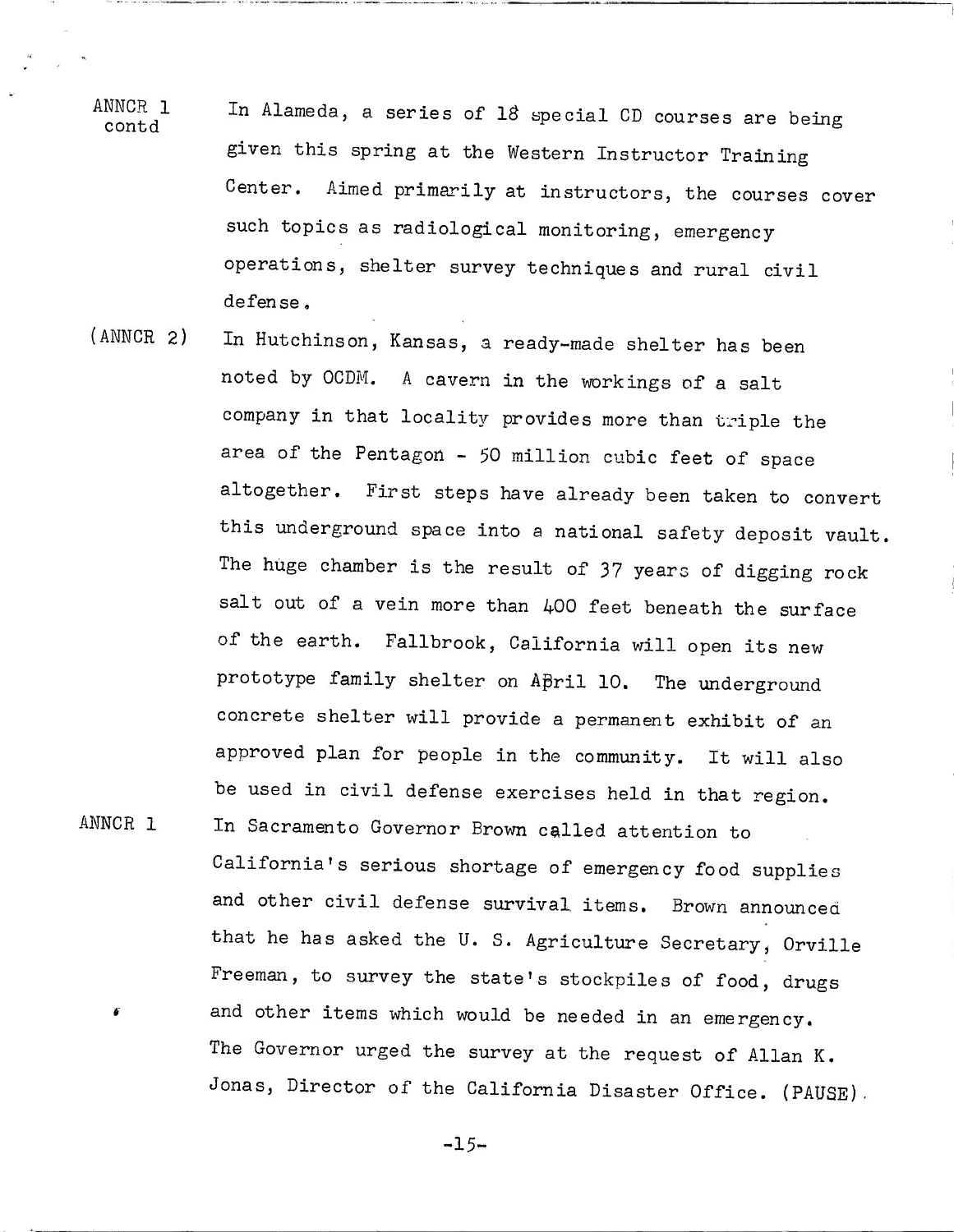- ANNCR 1 Ladies and gentlemen, this is a Conelrad test. We are contd broadcasting over emergency frequencies, but this is not an alert. We are simply testing our facilities to make sure you can be reached with official news and directions if our country is ever attacked. 640 and 1240 are the spots for reliable information if regular broadcasting is ever discontinued for security reasons.
- (ANNCR 2) In Washington, President Kennedy indicated to State Civil Defense directors that he will soon take steps to strengthen the nation's nonmilitary defense. Said President Kennedy: "The primary objective of Civil Defense survival of our people in the event of nuclear war, is of utmost importance to our Government and to every person in the United States. Protection of our population should be the basic concern of every American who loves his country above his own personal gain. Each one of us should actively seek to give wholehearted support and participation to our local Civil Defense Corps and its objectives. Survival in disaster can be achieved by each of us only when we join hands together in a team effort for mutual protection. Civil Defense cannot give us survival until We give Civil Defense our service in the interest of our families, children and Government." President Kennedy concluded, "As a team for survival, we must accomplish more  $-$  -  $-$  much more  $-$  -  $-$  than we have accomplished in the past. Time is becoming urgent and unless each of us prepares now, our freedom of choice could

 $-16$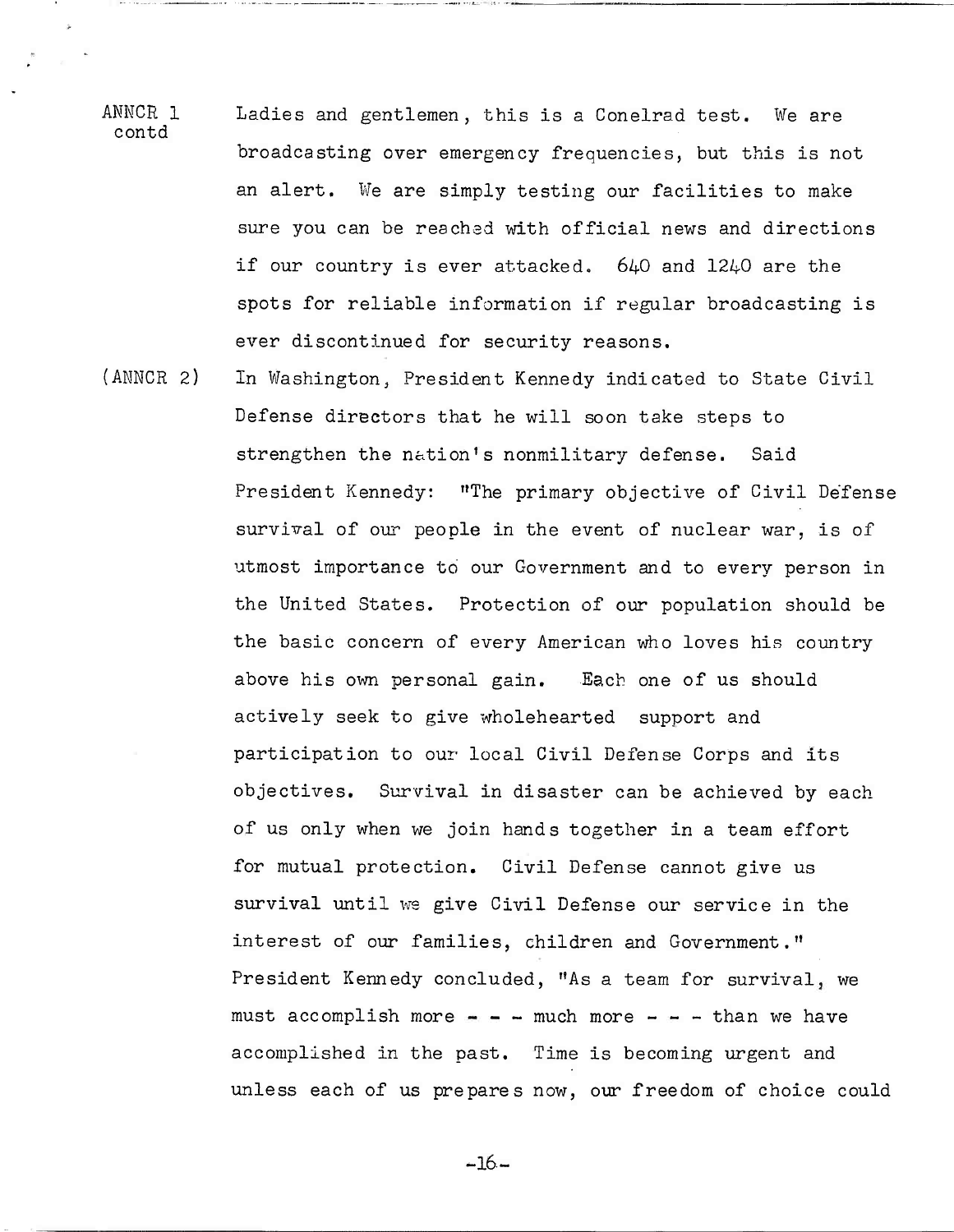contd

(ANNCR 2) very well slip from our grasp. Civil Defense is our government in time of emergency; it will be the very heartbeat of our lives when we need it the most  $-$  - in enemy or natural disaster. In this most essential and urgent undertaking, let us believe firmly that it is not what Civil Defense can do for us, but what we can do for Civil Defense. Through our Civil Defense program, let us think and work to survive, that our work alone may represent a strong and effective deterrent to any enemy who may rise against us."

> Thank you for listening to this public service broadcast to test Conelrad facilities in your area. If you wish more information about civil defense activities or tips that will help you to survive a nuclear attack, write to Conelrad, Box 110, Sacramento, - - Conelrad, Box 110, Sacramento. During the past half hour you have been listening to a test of Conelrad. This is not an alert. I repeat, this has been a test and not an alert. If an alert should ever sound. however, you should tune your home or car radio to 640 or 1240 for the vital information that would be carried over these frequencies, All other broadcasting would stop and Conelrad would be your only source of news. If you do not have a battery radio, the possible discontinuance of power during an attack might cut you off from all outside reports. To repeat President Kennedy's statements: "Survival in disaster can be

> > $-17-$